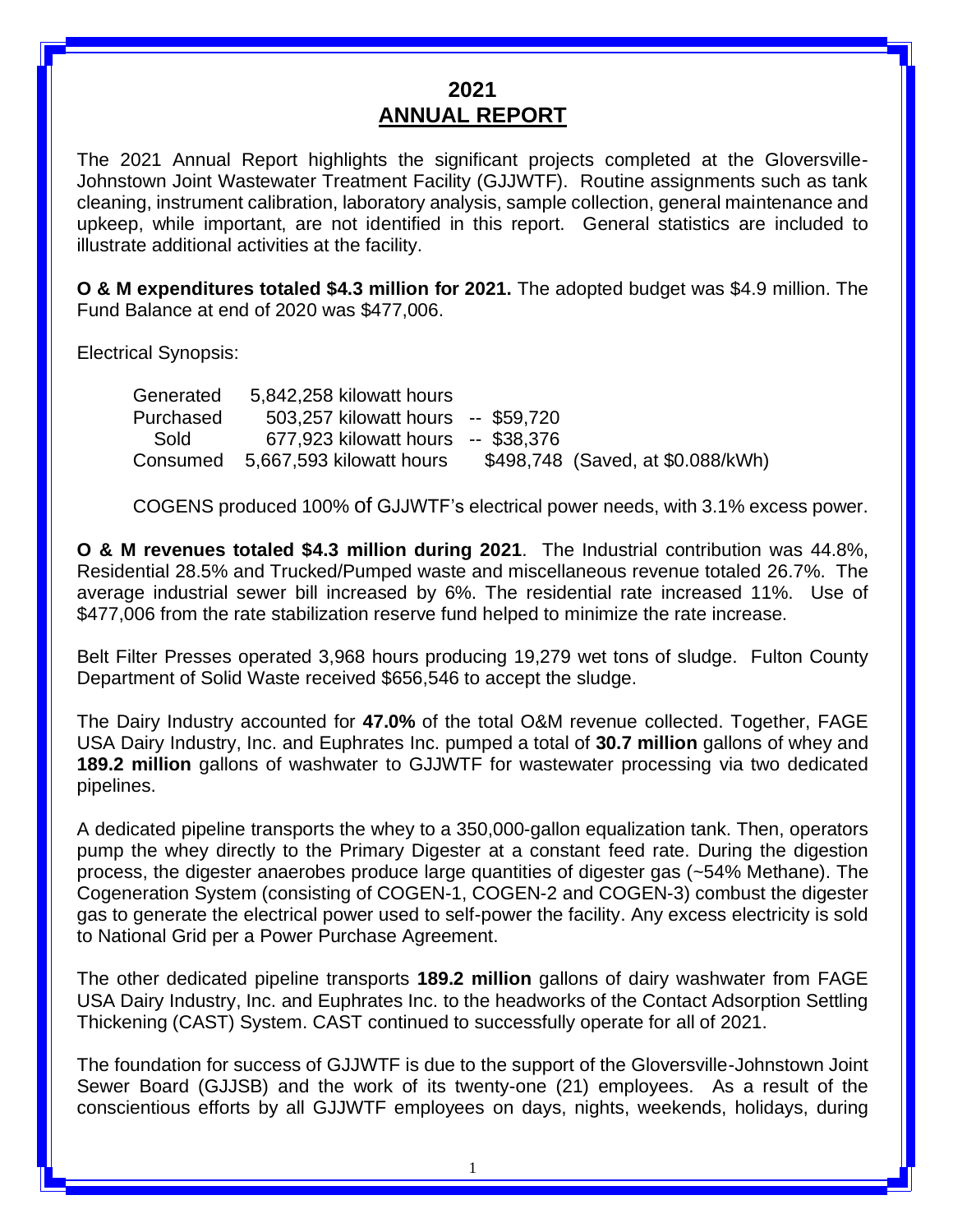severe weather, the COVID pandemic and often in an inhospitable environment, the facility continues to operate and meet its wastewater discharge SPDES permit requirements.

Employee names (as of 12/31/21) are:

| <b>Barbara Allen</b>  | <b>Erich Goodemote</b>                        |                             |
|-----------------------|-----------------------------------------------|-----------------------------|
| <b>Wallace Arnold</b> | <b>Haleigh Grubb</b><br><b>Hilary Ruzycky</b> |                             |
| <b>Ricky Barnett</b>  | <b>Matthew Handy</b>                          | <b>Victor Rzesos</b>        |
| <b>Charley Brown</b>  | <b>Reuben Kennedy</b>                         | <b>Michael VanAlstyne</b>   |
| <b>Steven Burns</b>   | <b>Mark Levendusky</b>                        | <b>Christopher VanAuken</b> |
| <b>Justin Cotter</b>  | <b>Adam Mihalik</b>                           | <b>Christian Walters</b>    |
| <b>Bruce Gardner</b>  | <b>Lacie Newland</b>                          | <b>Robert Yaggle</b>        |

#### **PERSONNEL**

#### **2021 Joint Sewer Board**

- Members Chairman John Rizzo, Vice Chairperson Bobbi Trudel, Secretary Christopher Vose, Christopher Perry, Craig Talarico and Wrandy Siarkowski.
- Board members Chris Perry and Craig Talarico resigned effective Dec 31, 2021.

#### **Licensed Operators**

The total number of NYSDEC Grade 4A, 3A and 2A license holders at this facility totaled five (5).

#### **Operator License Renewal – 5-Year Recertification**

Michael VanAlstyne, Grade 3A

#### **Retirements**

**David Malagisi** – Operator - 31 years of service. **Catherine Maragno** – Account Clerk - 10 years of service. **James McMillan** – Maintenance Supervisor - 13 years of service. **Donna Renda** – Financial Officer - 31 years of service. David Malagisi and Donna Renda inducted into Employee Hall of Fame.

#### **New Hires**

Charley Brown joined the GJJWTF Staff as an Operator Trainee.

#### **Obtained Commercial Driver's License**

Justin Cotter Charley Brown

#### **Sick Days**

Seven (7) employees utilized three (3) sick days or less during 2021. The names of those employees are as follows:

| <b>Charley Brown</b> | <b>Haleigh Grubb</b> | <b>Hilary Ruzycky</b>       | <b>Christian Walters</b> |
|----------------------|----------------------|-----------------------------|--------------------------|
| <b>Bruce Gardner</b> | <b>Lacie Newland</b> | <b>Christopher VanAuken</b> |                          |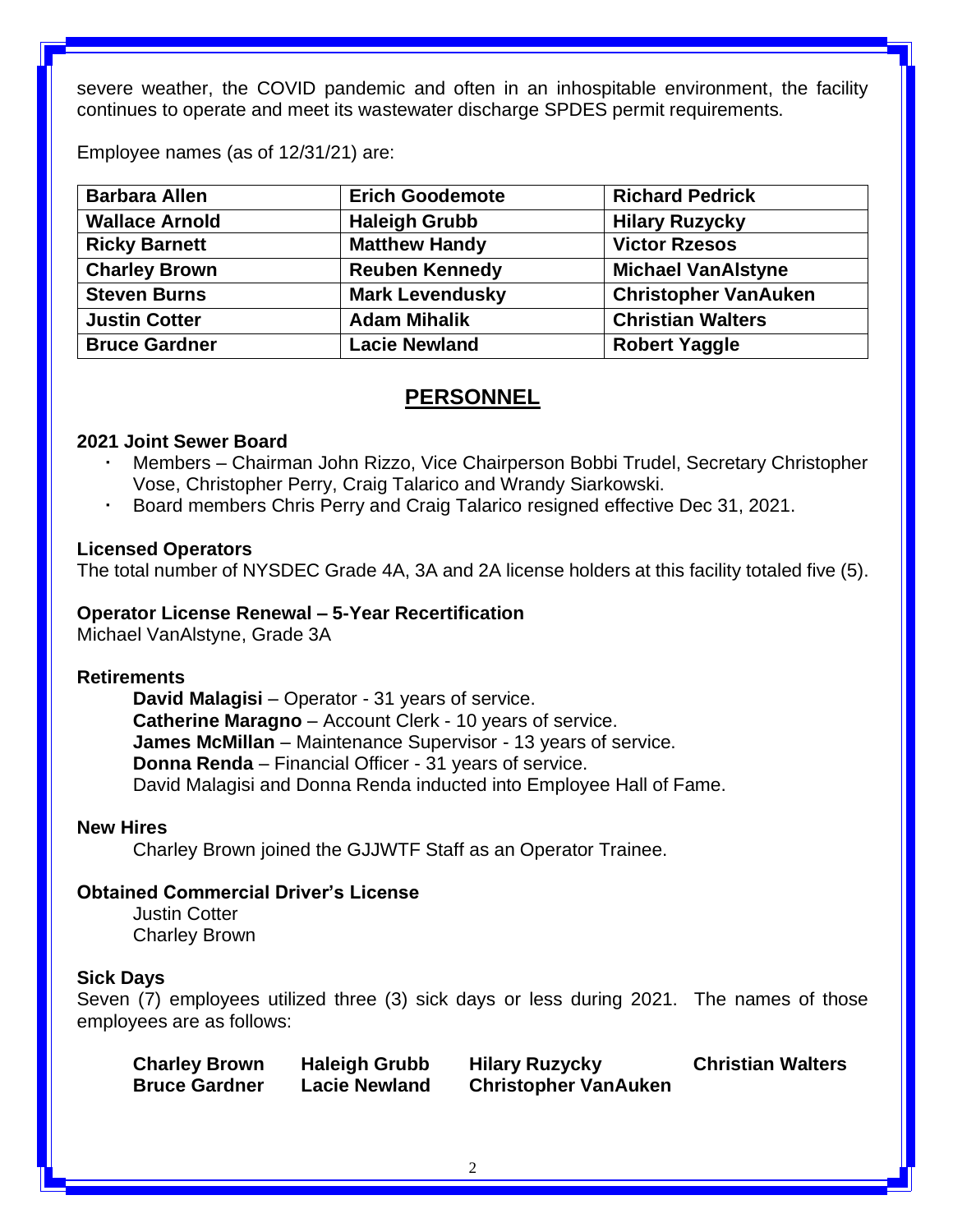#### **Work Related Injuries**

Two (2) work related injuries reported in 2021 with no lost time from work reported.

#### **Annual NYSDEC Inspections**

June 9, 2021, NYSDEC conducted the annual on-site comprehensive SPDES plant inspection. The facility was rated in satisfactory condition.

August 2, 2021, NYSDEC conducted an on-site inspection of the Chemical Bulk Storage Program. Received a renewed permit valid to March 2023.

December 7, 2021, NYSDEC conducted an on-site inspection of the CAST system and side streams. The facility was rated in satisfactory condition.

#### **Odor Complaints**

One (1) odor complaint was posted to the website in 2021.

#### **New Waste Hauler**

USA 1 Septic & Excavation

## **OPERATIONS AND MAINTENANCE**

- 1. Center for Regional Growth sponsored a lunch and tour of the facility by Assemblyman Smullen, Senator Tedisco, Congresswoman Stefanik's representative, City Mayors, and County Supervisors on April 16<sup>th</sup>. Purpose of the event was to let representatives be aware of what we have to offer and our future upgrade funding needs.
- 2. CFI Contracting, Inc. performed repairs on the UV Disinfection System. Trojan Technologies provided a field service inspection and verified repair work was satisfactory. Certificate of Substantial Completion received from Delaware Engineering.
- 3. Adopted a Communicable Disease Disaster Emergency Plan.
- 4. Class I Service of Aeration Turblex Blower. Cracks discovered in impellor fins. New unit ordered from Germany and installed by Howden Roots, LLC in October 2021.
- 5. On April 29, 2021, a large duct bank collapsed near the creek causing an emergency power failure. High Voltage Electric Services accomplished repairs.
- 6. Board accepted Amendment No. 2 to Power Purchase Agreement No. 1824 between National Grid and Gloversville-Johnstown Joint Wastewater Treatment Facility.
- 7. Plant Manager and Lab Director assisted Environmental Design Partnership and the City of Gloversville to locate manholes along the trunk sewer line to assist with a feasibility study of the Route 30 and Route 30A corridor.
- 8. Professional Services Agreement with Arcadis of New York to prepare engineering report and grant documents for thermal sludge drying equipment.
- 9. Contracted with StoredTech for IT computer services and support.
- 10.Boilers passed inspection by a NYS Department of Labor representative.
- 11.Installed new LMI pump in Thickener Building for chlorine pumping to CAST system.
- 12.Cogen Nash GAS Compressor No. 1 repaired by Troy Industrial.
- 13.Two (2) new overhead doors installed in garage on southside.
- 14.Installed new switch on Cogen No. 3 gas control panel to allow for resetting panel without interrupting power.
- 15.Replaced cyclone liners in Grit Classifier No. 1 and No. 2 at Screening Building.
- 16.Replaced seals on heat exchanger in Digester Building.
- 17.Replaced all chains and eighteen (18) flights at Primary Tank No. 1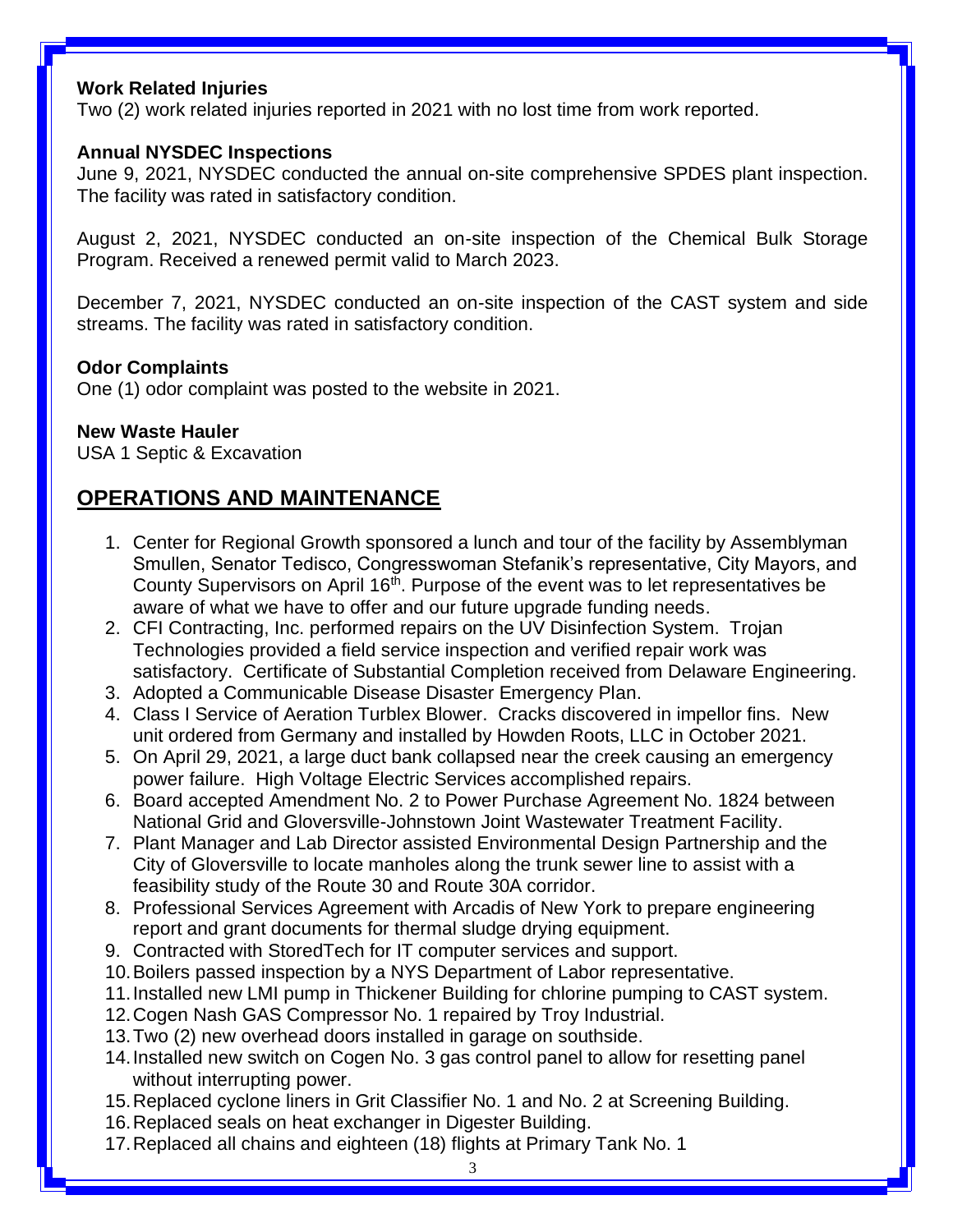- 18.Replaced hydrant at RV dump station.
- 19.Prime Automation provided software updates and battery backups for Cogen Engines.
- 20.Installed new hypochlorite pump at CAST system.
- 21.Precision Industrial replaced spent media in hydrogen sulfide scrubber vessel.
- 22.Facility backflow preventors were inspected by Adirondack Mechanical. One backflow preventor replaced.

## **GRANTS & LOANS**

Received \$55,000 from NYSDEC towards the UV Disinfection Construction Project to close.

L & S Energy Services provided a Measurement & Verification (M&V) Inspection for  $4<sup>th</sup>$  year performance of Cogen Engine No. 3, per NYSERDA grant disbursement requirements. Payment of \$82,673.68 received for M&V period July 4, 2019 to July 3, 2020.

## **COMPLIANCE MONITORING AND TESTING**

Completed annual reviews of the following lab manuals: Laboratory Quality Assurance, Test Method Standard Operating Procedures (SOP), Administrative/Quality Procedures, Monitoring and Field Activities, and Laboratory Chemical Hygiene.

Completed the 2021 annual ELAP internal laboratory audit.

NYS Department of Health's Environmental Laboratory Approval Program (NYS DOH ELAP) biannual assessment occurred virtually during 2021 on June  $15<sup>th</sup>$  and  $16<sup>th</sup>$ . Findings were minor and corrective actions accepted.

All semi-annual NYS DOH proficiency test (PT) samples submitted were acceptable. The samples included BOD, CBOD, TSS, TKN, Ammonia, Dissolved Sulfide, Settleable Solids and Fecal Coliform.

PG Environmental inspectors, contracted by EPA, visited GJJWTF on November 16<sup>th</sup> and 17<sup>th</sup> to assess the industrial inspection requirements of the facility's pretreatment program. This portion of the audit completed EPA's virtual audit of 2020. The industrial facilities visited were Taylor Made, Colonial, Androme, and Euphrates. The auditor's observations were minor. Inspectors also made suggestions to assist in future inspections. This EPA on site assessment is scheduled every five years.

The Industrial pretreatment program's semiannual reports were submitted to EPA.

The lab continued to analyze effluent samples in house maintaining its certification for Fecal Coliform.

At the conclusion of 2021, the two-year nutrient study required by SPDES permit concluded.

NYS DEC renewed GJJWTF's SPDES Permit and ended the 2-year Effluent Nutrient Study.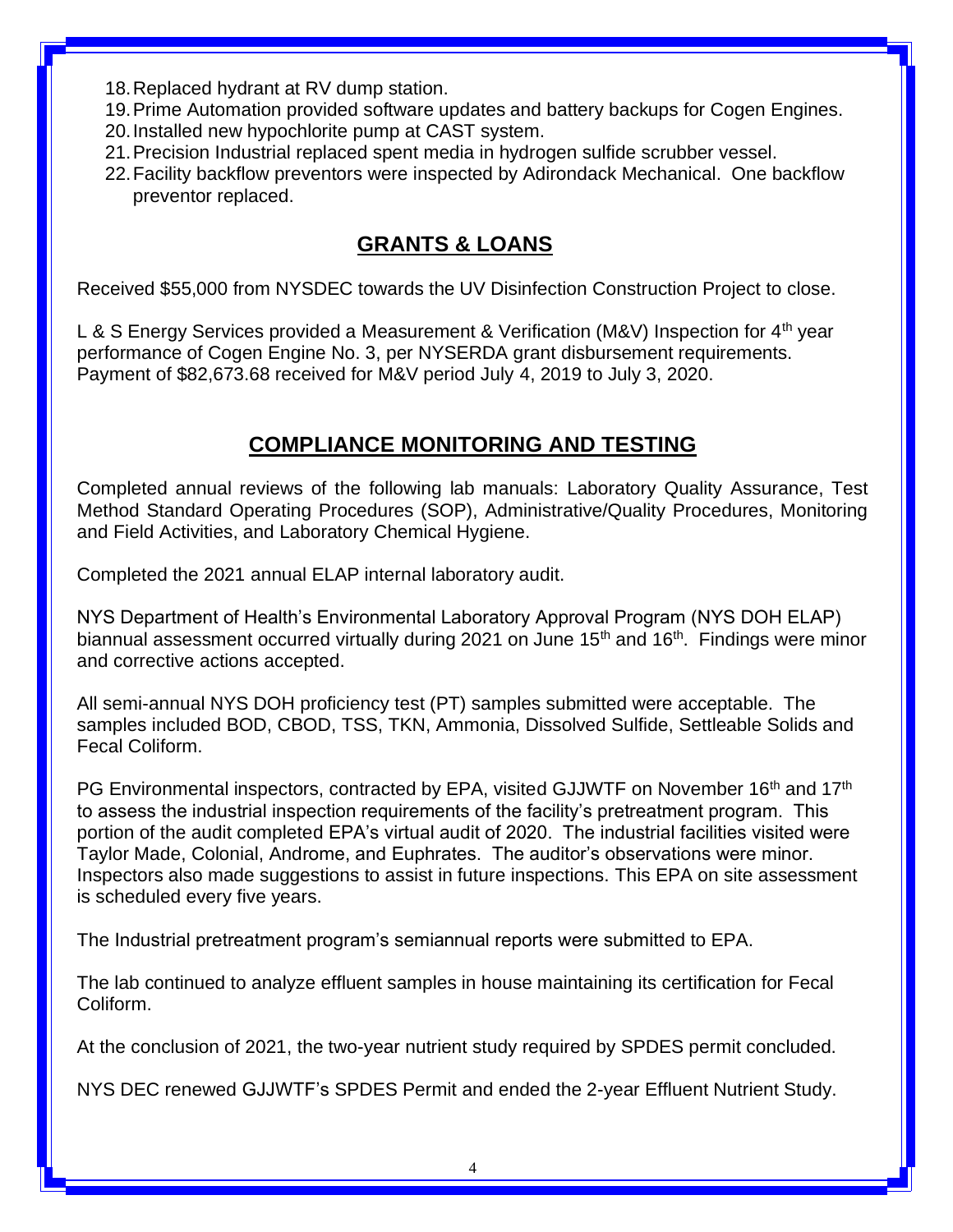During the summer of 2021, flow data measured at the Gloversville flume and at the head of the plant were shared with Environmental Design Partnership. This data collection study analyzed the impact of Inflow and Infiltration (I&I) on the collection system.

The annual ethics and data integrity training of all laboratory and monitoring personnel took place during December of 2021.

A Mercury Minimization Plan was submitted to DEC in January of 2021. This plan contains the industrial sampling results, low level plant effluent results and an EPA required one time compliance report for dental discharges

The annual DMR QA 41 submission to EPA was completed. All proficiency test results for the analytes listed in the SPDES permit reported to EPA.

In 2021 all permitted industries completed an Industrial Chemical Survey (ICS). This five-year pretreatment program requirement is listed in the facilities SPDES permit.

#### **Changes in Volume and Type of Work:**

Issued discharge permits to 11 Industries in Johnstown and 11 industries in Gloversville.

This year, GJJWTF performed Priority Pollutant scans on the following industries: Hudson Dyeing and Finishing, Pearl Leather Finishers, Fulton County Department of Solid Waste, Benjamin Moore, Century Linen, Townsend Leather, Euphrates and FAGE. No violations found.

GJJWTF issued no NOVs or Orders On Consent to industry during 2021.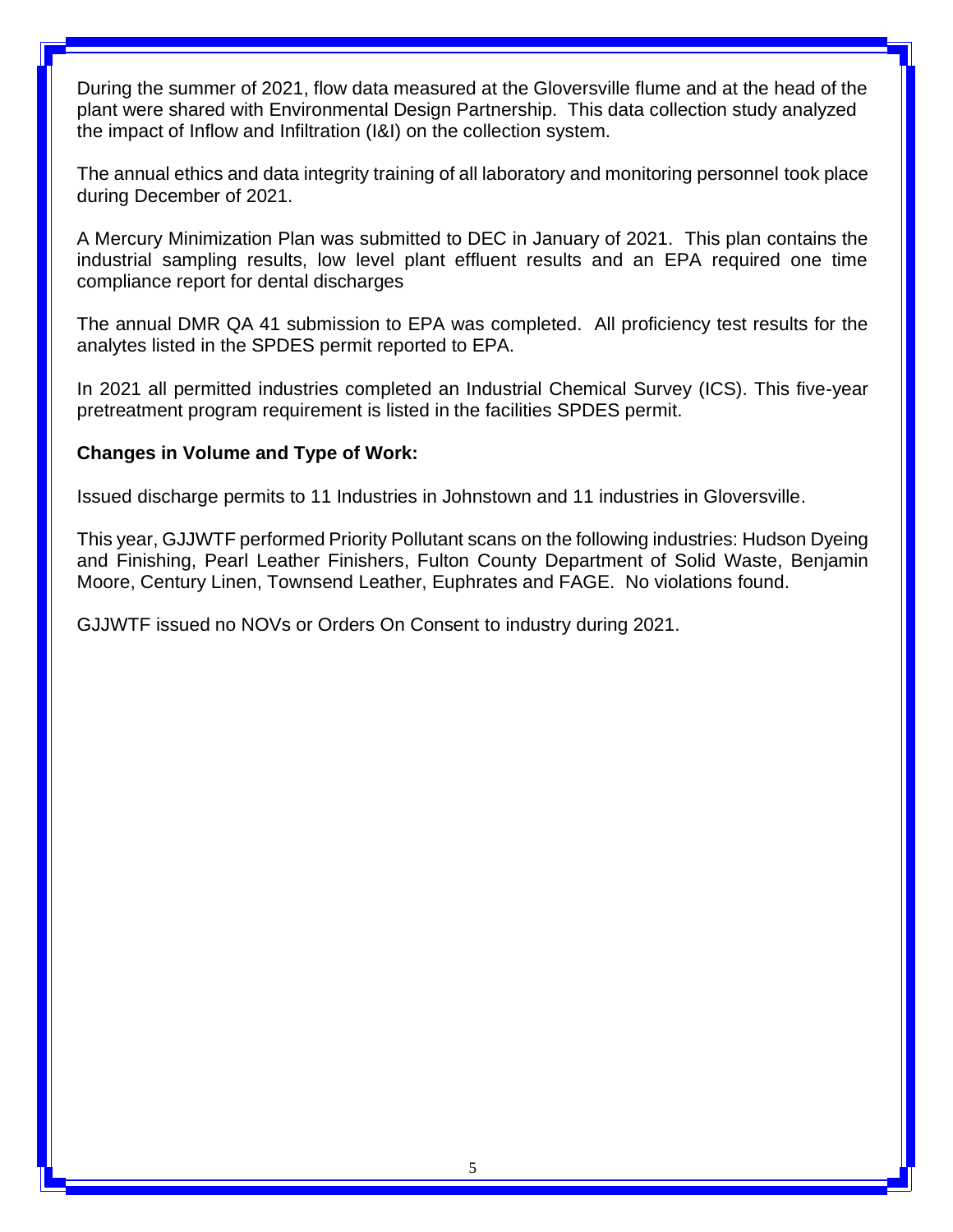## **TOTAL WASTEWATER FLOWS**

Historically, the total flow of Influent wastewater to the Plant is relatively constant.



Total Industrial Flows decreased 7.9**%** in 2021.

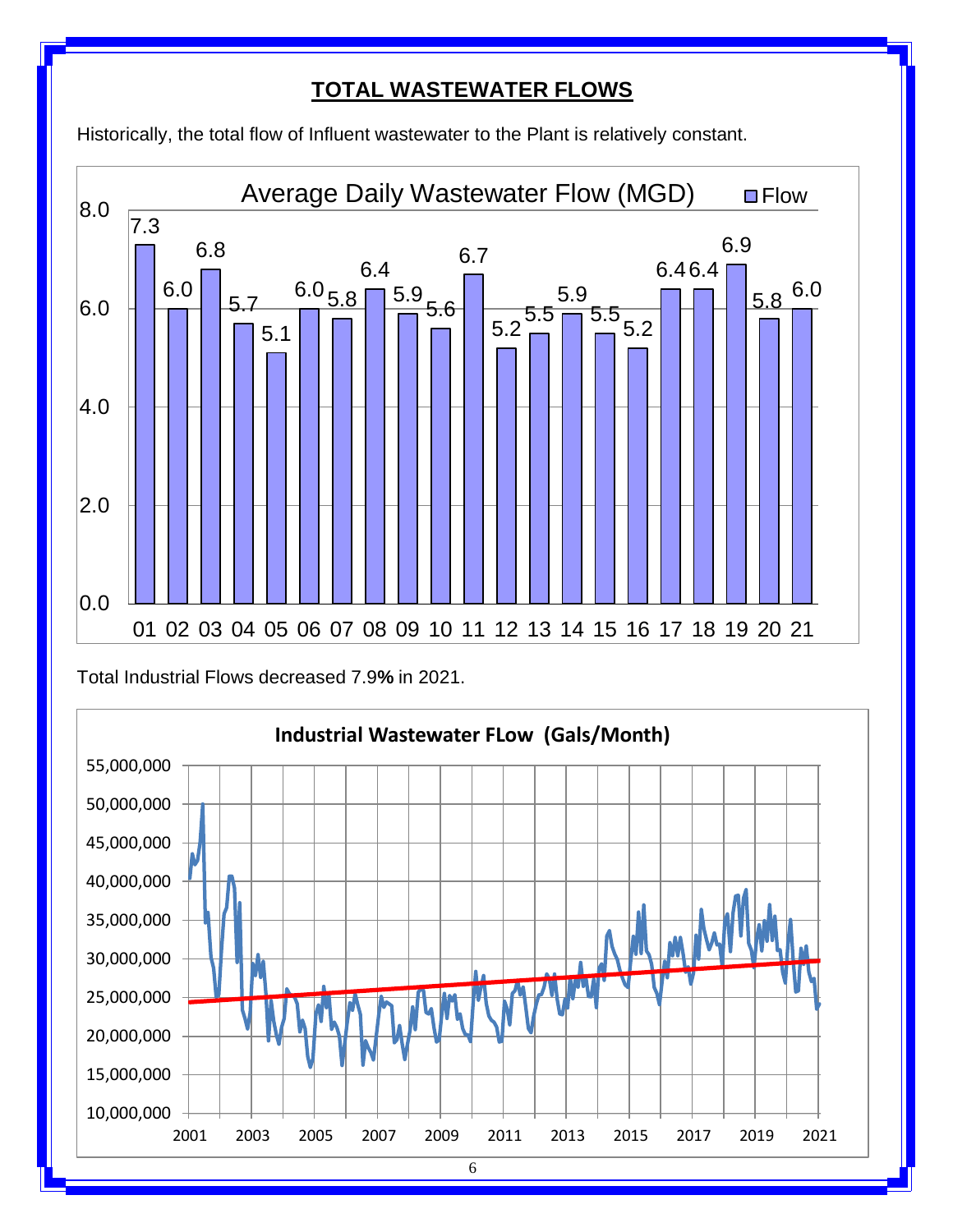

Industry: Biochemical Oxygen Demand **(BOD)** increased 2.1**%** in 2021.



7

Industry: Total Suspended Solids **(TSS)** decreased 5.4**%** in 2021.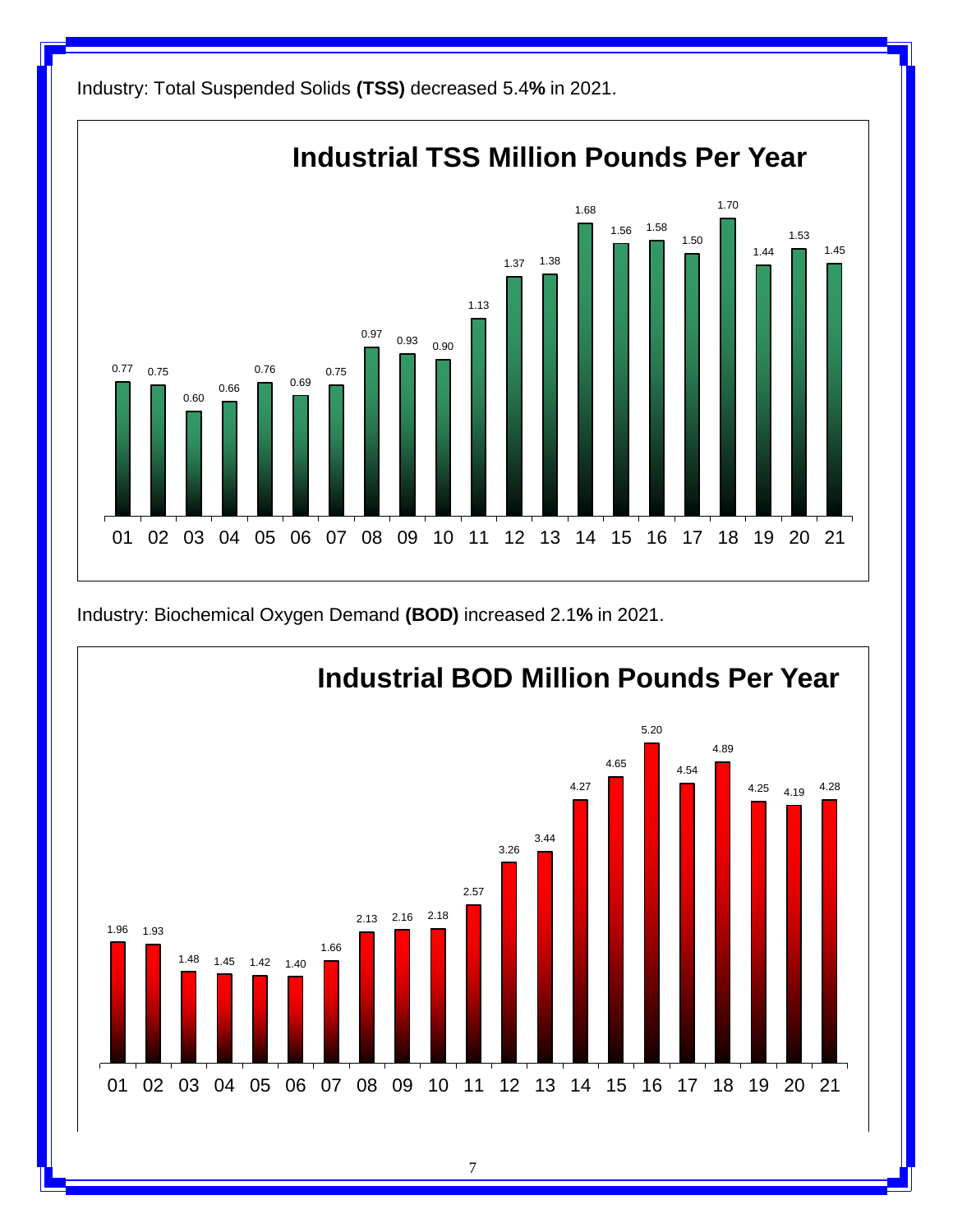

Industry: Total Kjeldahl Nitrogen **(TKN)** increased **1.5%** in 2021.

Finally, in order to measure the relative strength of the industrial waste, staff developed a formula that combines TSS, BOD and TKN data. The resulting value, **Industrial Index**, provides a single numeric number. The Industrial Index remained the same from 2019 to 2021.



8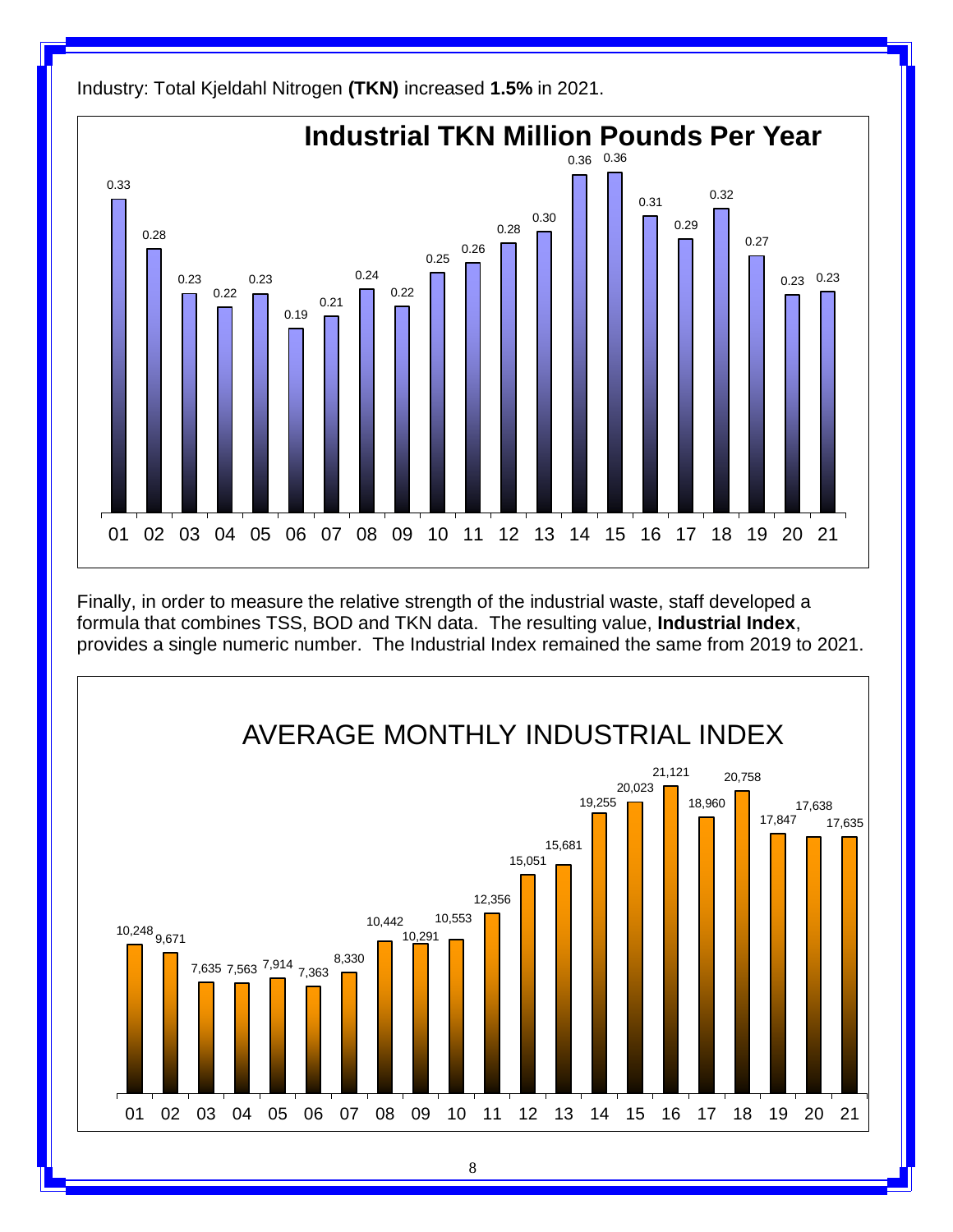Overall, Industrial wastewater conveyed to GJJWTF via the sanitary sewer decreased in 2021.

However, the industrial index system does not incorporate the following waste streams:

- 1) Whey directly piped to the anaerobic digesters;
- 2) Dairy washwater directly piped to the CAST System;
- 3) National Grid remediation discharges;
- 4) Fulton County Department of Solid Waste's leachate.

As shown in the graphs, industrial loadings to GJJWTF significantly decreased over the previous year. Total Industrial Flows decreased 8.5%. Total suspended solids (TSS) decreased 2.8%. Biological Oxygen Demand (BOD) increased 3.9%. Total Kjeldahl Nitrogen (TKN) decreased 1.3**%** in 2021.

## **PLANT LOADINGS**

#### 2021 Industrial loadings (Total, Includes Dairy): 2021 Dairy Loadings:

| FLOW: | 319,748,495 gals |
|-------|------------------|
| BOD:  | 4,276,213 lbs    |
| TSS:  | 1,446,729 lbs    |
| TKN:  | 233,703 lbs      |

Dairy accounted for:

60.7% of Industrial Flow 78.5% of Industrial TSS 87.2% of Industrial BOD 66.4% of Industrial TKN

Dairy COD strengths for whey are as follows:

| <b>FAGE</b> | Euphrates | <b>Blended</b> |
|-------------|-----------|----------------|
| (mg/L)      | (mq/L)    | (mg/L)         |
| 59,287      | 110,846   | 63,081         |

FAGE's yogurt product creates a relatively low COD strength whey byproduct. Euphrates' feta cheese product creates a relatively higher COD strength whey byproduct.

## **CAST**

Contact Adsorption Settling Thickening Project (CAST) continues to significantly reduce the overall wastewater load on the facility's Aeration System. During 2021:

CAST removed 41% of the dairy washwater COD load and 43% of the TSS load.

194,084,728 gals 3,729,444 lbs 1,135,624 lbs 155,138 lbs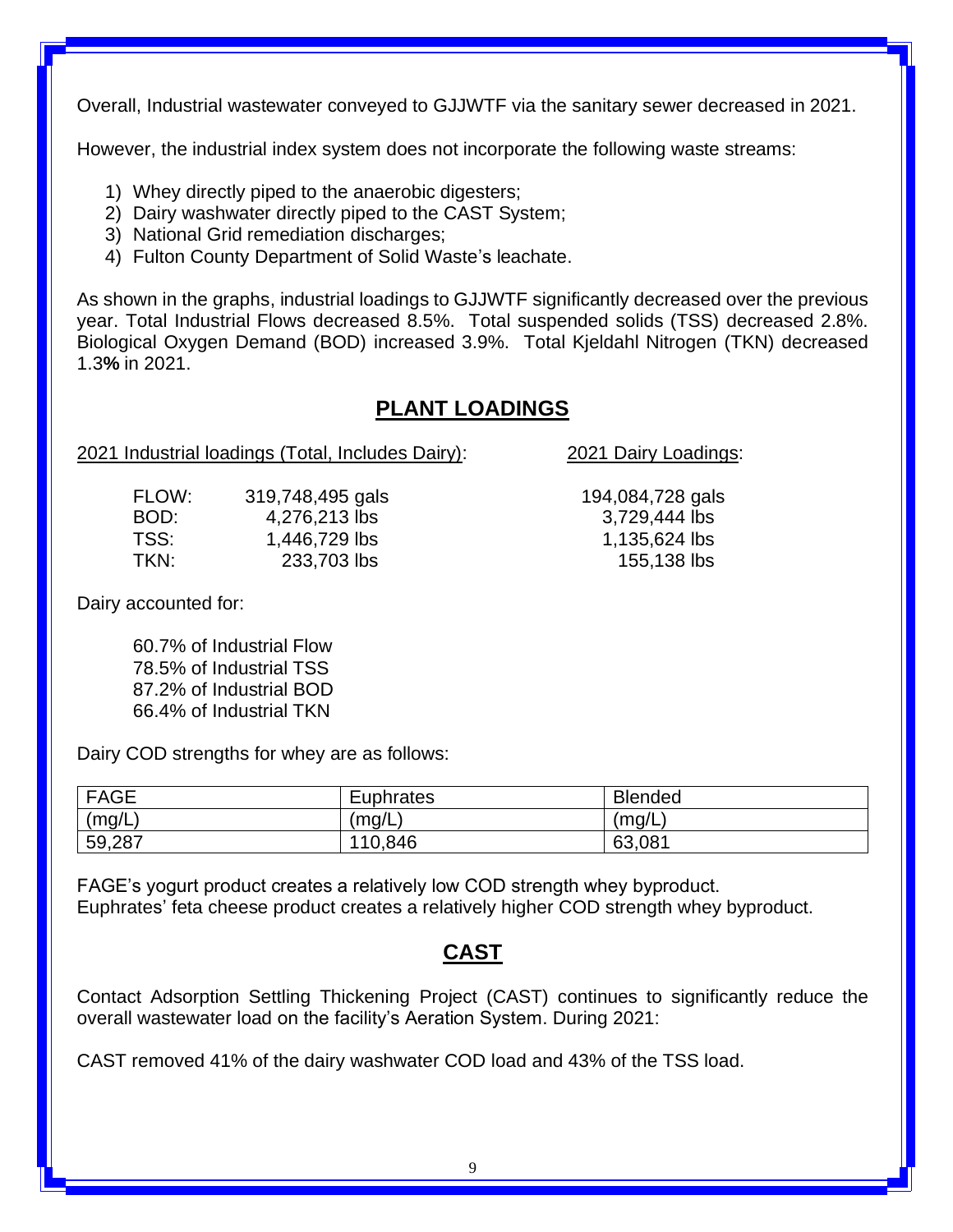## **Facility**

Comparison of Facility's 2021 Total Plant Daily loadings relative to Design Loads:

- 1) CBOD daily loadings (lbs/d), averaged monthly, equaled 35.3% of GJJWTF's designed CBOD load. May was highest at 45.3% of design load. January was lowest at 27.8% of design load.
- 2) TSS daily loadings (lbs/d), averaged monthly, equaled 56.1% of GJJWTF's designed TSS load. July was highest at 115% of design load. January was lowest at 29.5% of design load.
- 3) TKN daily loadings (lbs/d), averaged monthly, equaled 16.4% of GJJWTF's designed TKN load. July was highest at 23.6% of design load. November was lowest at 12.6% of design load.

Since the Wastewater Plant continues to operate below its design loadings, GJJWTF can accept future wastewater loads from the community at large and/or new industries/businesses, as well.



## **LEGAL/MISCELLANEOUS**

The Gloversville-Johnstown Joint Sewer Board (GJJSB) continued contracting for legal services from the Glens Falls based law firm Miller, Mannix, Schachner, & Hafner, LLC (MMSH). MMSH specializes in environmental issues.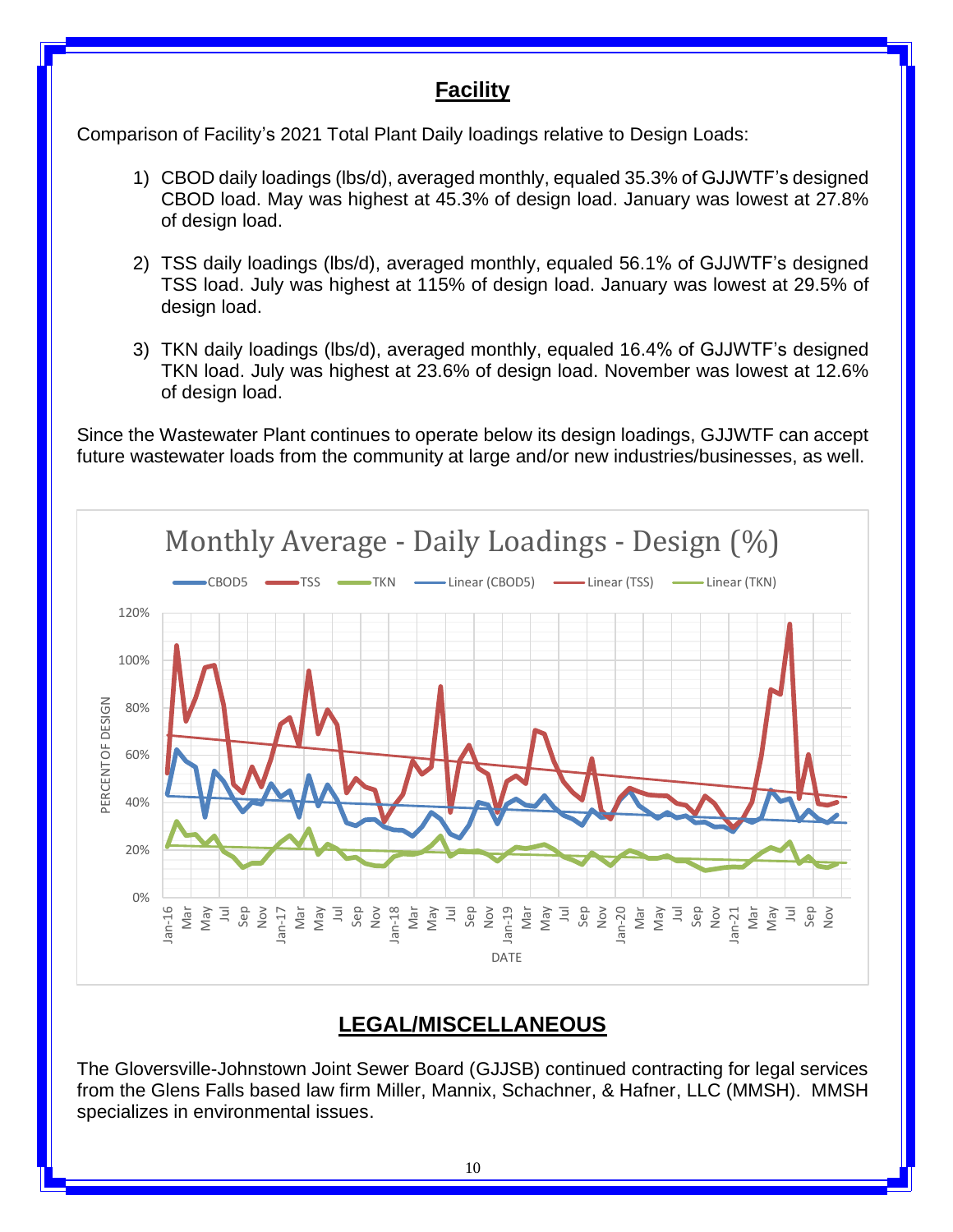## **ENVIRONMENTAL**

Enforcement of the New York State Department of Environmental Conservation (NYSDEC) State Pollutant Discharge Elimination System (SPDES) permit continues. This stringent effluent permit regulates the discharge limits of a multitude of parameters measured on a daily, weekly, monthly and/or annual basis.

GJJWTF reported no non-compliance events in 2021.

GJJWTF exercised two (2) NY-Alert Notifications during 2021.

On June 2, 2021, a pipe broke in the Sludge Building's heating system causing a loss of approximately 40-gallons of water/antifreeze to a storm drain.

On September 8, 2021, the plant disconnected twice from the electrical grid resulting in a loss of power and disruption of UV disinfection.

#### **OPERATIONS**

The year-to-year removal efficiency rates for the GJJWTF are as follows:

| <b>Parameters</b>                | 2015 | 2016 | 2017 | 2018 | 2019 | 2020 | 2021 |
|----------------------------------|------|------|------|------|------|------|------|
| <b>Total Suspended Solids</b>    | 97%  | 98%  | 95%  | 97%  | 97%  | 97%  | 98%  |
| <b>Biochemical Oxygen Demand</b> | 99%  | 99%  | 98%  | 98%  | 98%  | 98%  | 98%  |
| <b>Total Kjeldahl Nitrogen</b>   | 92%  | 92%  | 91%  | 93%  | 92%  | 93%  | 93%  |

As shown in the Table, the TSS and BOD removal efficiencies are greater than the permitted removal rate of 85% prior to discharge to the Cayadutta Creek.

Belt Filter Presses (BFPs) operated 3,595 hours producing 19,279 wet tons of sludge (14.6%,↑). During 2021, sand and/or dried sludge was blended into the sludge cake to meet the minimum 20% solids landfill disposal requirement.

Together, the BFPs and Gravity Belt Thickeners (GBTs) utilized 50,100 pounds of polymer  $(35.4\%, \uparrow)$ . In addition, the BFPs used another 5,308 gallons of an emulsion polymer  $(35.2\%, \downarrow)$ to enhance sludge dewaterability.

GJJWTF purchased 32,270 gallons of Ferrous Chloride  $(3.9\%,\downarrow)$  to control sulfides at the anaerobic digesters. GJJWTF also purchased 36,484 therms of Natural gas to heat various buildings (11.9%,↑).

#### **BACKFLOW PREVENTERS**

Adirondack Mechanical Corporation tested all backflow preventers on-site. One backflow preventer failed and was replaced. Nine (9) backflow preventers keep the Facility's effluent from entering and contaminating the City's drinking water supply. Currently, all backflow preventers passed the annual inspection.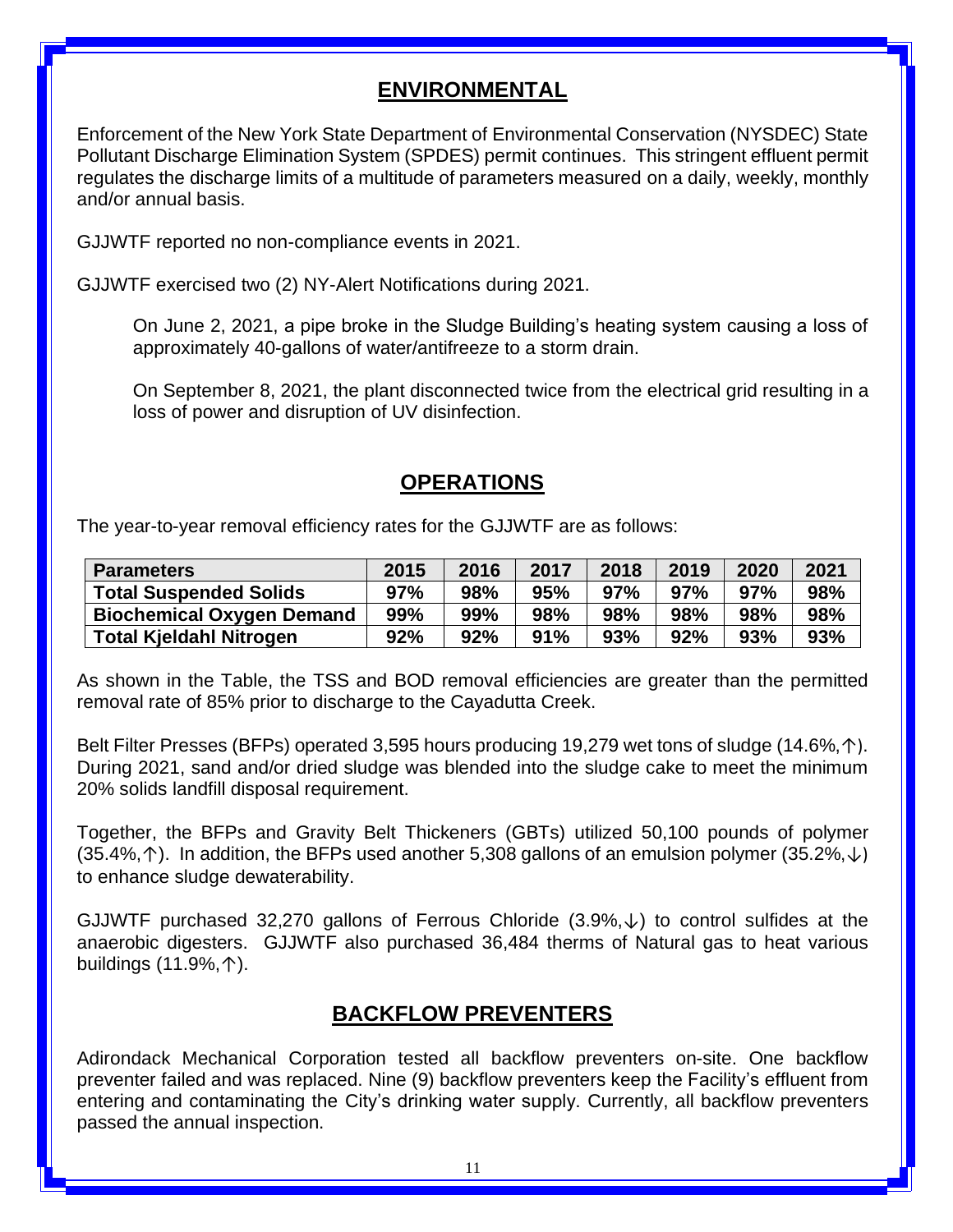## **SULFA-TREAT VESSEL**

Precision Industrial Maintenance removed and discarded the spent media (IP4 from NiChem Company) which scrubbed the digester gas of hydrogen sulfide gas. The IP4 media lasted from 9/25/20 to 12/2/21 or 434 days.

## **LEACHATE**

GJJWTF processed 13.3 million gallons of leachate in 2021. This represented an 8.9% decrease compared to 2020. The Fulton County Landfill pumps leachate to the facility via a dedicated six (6) mile long force main.

## **RENEWABLE ENERGY – CLIMATE CHANGE**

The Dairy Industry pumped **30,747,081 gallons of whey** via a dedicated pipeline directly to two (2) whey storage tanks located at GJJWTF. From these tanks, operators pump the whey at a constant feed rate to the anaerobic digesters. Then, anaerobic bacteria break down the whey and expire large quantities of digester gas (~ 54% Methane and 43% Carbon Dioxide).

A direct result of GJJWTF's cogeneration philosophy is the significant reduction towards our **carbon footprint and our contribution to climate change.** The Anaerobic Digesters produced **173.2 million cubic feet** of biogas from the whey, CAST Settleable Solids, Primary Sludge and Waste Activated Sludge.

GJJWTF's biogas generators combusted 68.3% of this biogas to generate **5.84 million kilowatt hours** of electricity. In terms of climate change, our electrical production meant that less energy was required from fossil fueled power plants.

The biogas generators (COGEN-1, COGEN-2 and COGEN-3) are rated at 1.10 megawatts. GJJWTF generated 5,842,258 KW  $(4.4\%, \downarrow)$ , sold 677,923 KW  $(47.7\%, \downarrow)$  and purchased 503,257 KW (65.4%,↑). GJJWTF consumed 5,667,592 KW (9.2%,↑).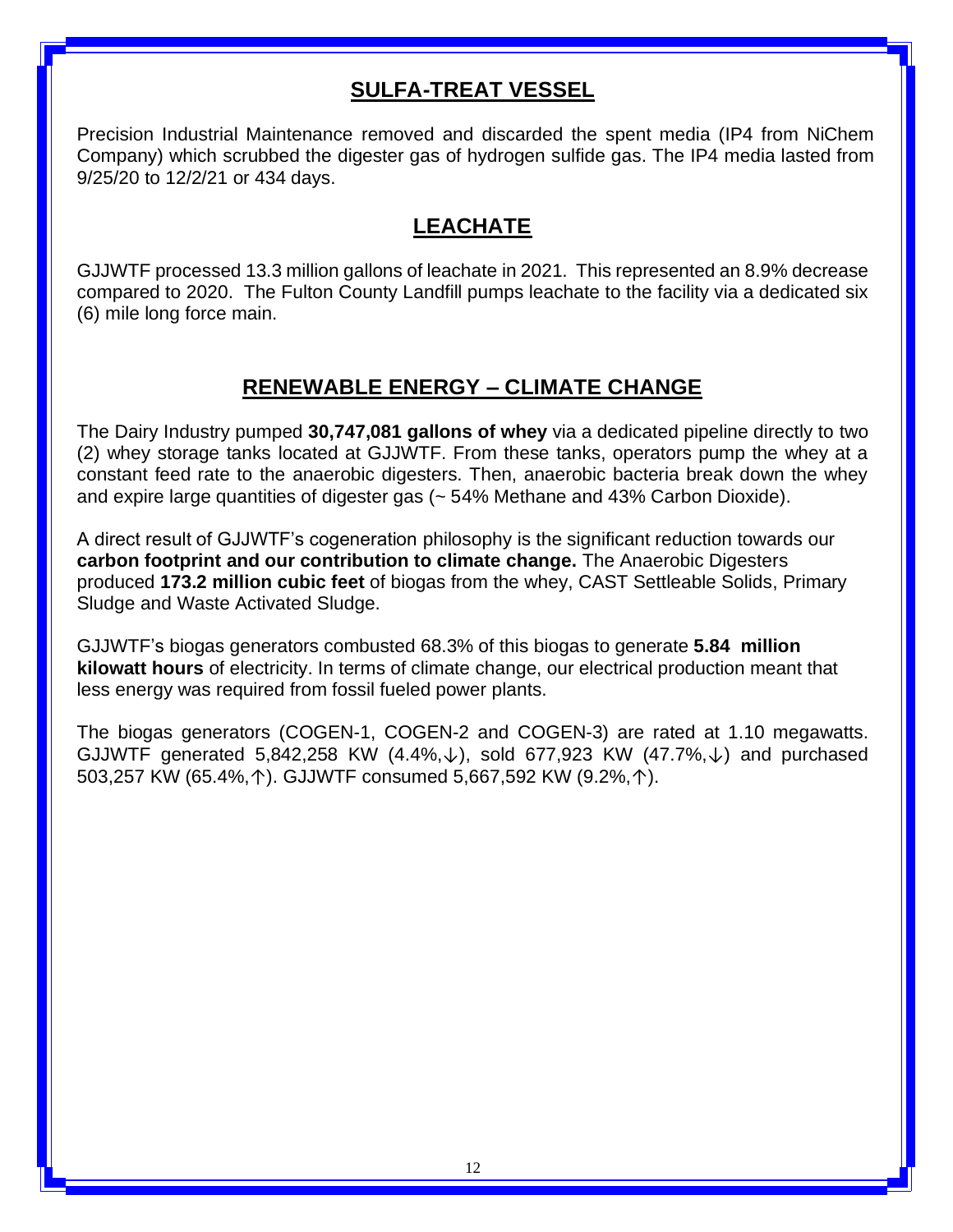## **13.2 kV Power Cable Project**

The Gloversville Johnstown Joint Wastewater Facility contracted High Voltage Electric Service, Inc. (HVES) when GJJWTF experienced a power failure on April 29, 2021. GJJWTF immediately started both onsite emergency generators, the 50 KW and 650 hp generators. In order to get power to the Primary Building, the Fulton County Emergency Management Office loaned GJJWTF two (2) 50 KW emergency generators.

Cause of Failure - The Orangeburg pipe installed in 1970 had flaked and swelled from groundwater infiltration causing a duct bank collapse and a total facility electrical power failure. Orangeburg pipe has a life expectancy of 30 years, but failed after 51 years of service. The only good duct bank remaining was under Union Avenue from the manholes on either side of the road going up to the Screening Building. This section of duct work was reused. Approximately 1,800 feet of duct bank and electrical cables were replaced along with a compromised manhole by the pipe bridge which was severely cracked with 2-inch cracks and a bad floor. The duct work from the Main Electric Manhole by the Main Substation to each of the two feeders was also replaced. A new 200-amp break elbow was installed on either side of the Union Avenue's duct bank. In the future, this duct could be replaced without having to replace the entire length of electrical cables.

On May 4, 2021, the repair plan was finalized to enable the work to commence since time was of the essence. Repairs continued through May 11. New fuses on both 13.2 kV switches and spare fuses were installed. Both primary disconnects were tested. All cables in all manholes were firewrapped. Each feeder in every manhole was labeled for ease of future identification. On May 21, the Screening Building transformers, TC-1 and TC-7 were energized. Once loads were applied, the voltage and phase rotation were verified to be correct.

On May 25, 2021, the Primary Building transformer XF-11 was energized. Again, loads were applied, the voltage and phase rotation verified to be correct. On May 26, site cleanup and labeling of all cables and manhole grounds began. On May 27, plant drawings were updated to reflect the new duct bank's routing and cable pathways.

From May 26 to June 16, Stephen Miller General Contractors, a subcontractor to HVES continued on site cleanup, back filling trenches, and replacing any removed asphalt. A new bore hole for signal cables under Union Avenue was successfully completed. All work was completed June 16, 2021. The total cost of the 13.2 kV Power Cable Replacement Project was \$897,241. The facility's electrical infrastructure should last another 50 years.

## **ULTRA-VIOLET (UV) DISINFECTION PROJECT**

In 2021, the UV Disinfection system successfully operated from May 1 to Oct 31 per GJJWTF's SPDES Permit. No Notice of Violation (NOV) was issued for high fecal coliform concentrations. However, there were (2) New York Alert declared for loss of power as described earlier in this report. UV Disinfection started on May 1, 2020. This completes UV's second year of operation.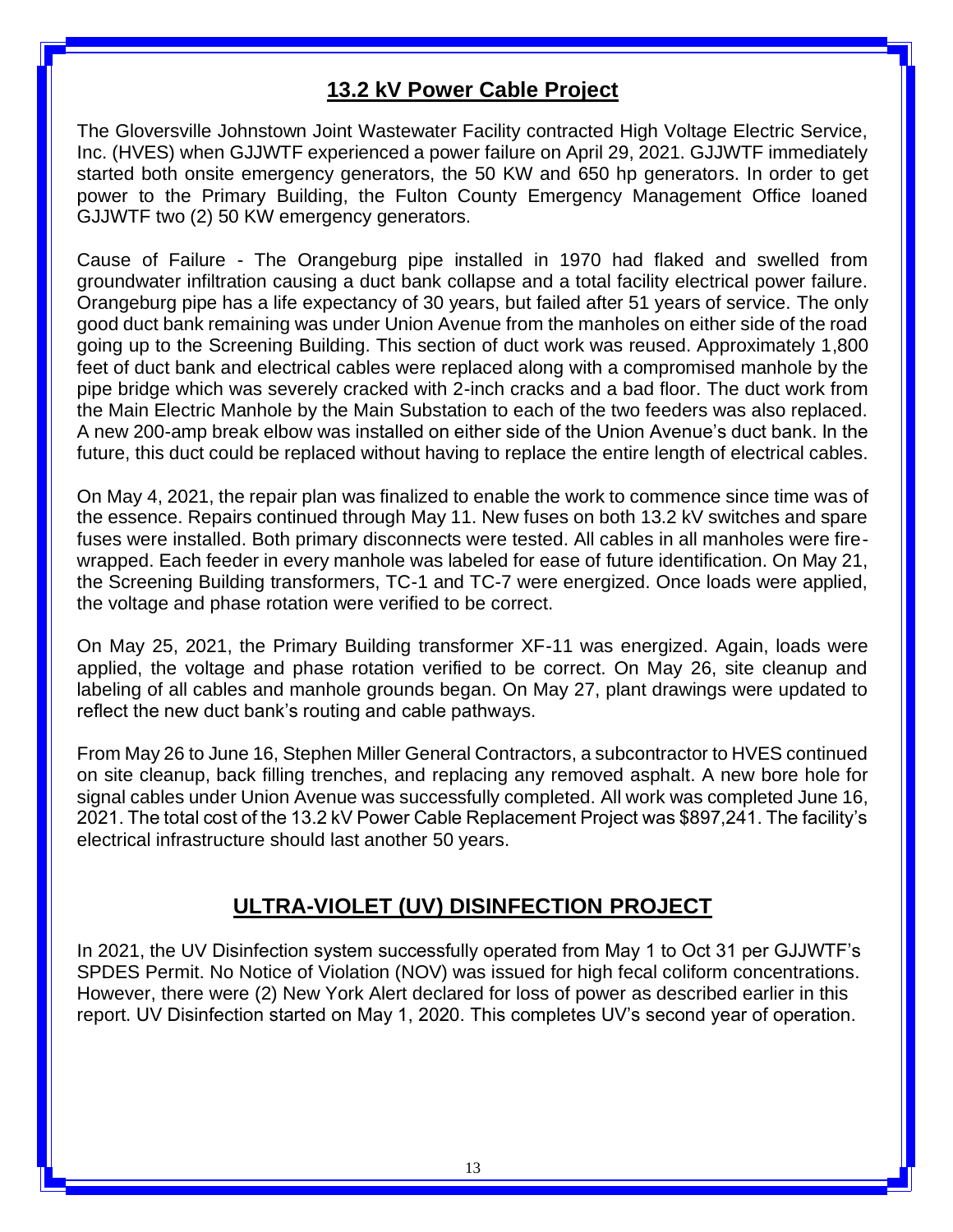

#### **Electricity Profile at GJJWTF:**

**"Green" Power Profile Curve (Percent):**

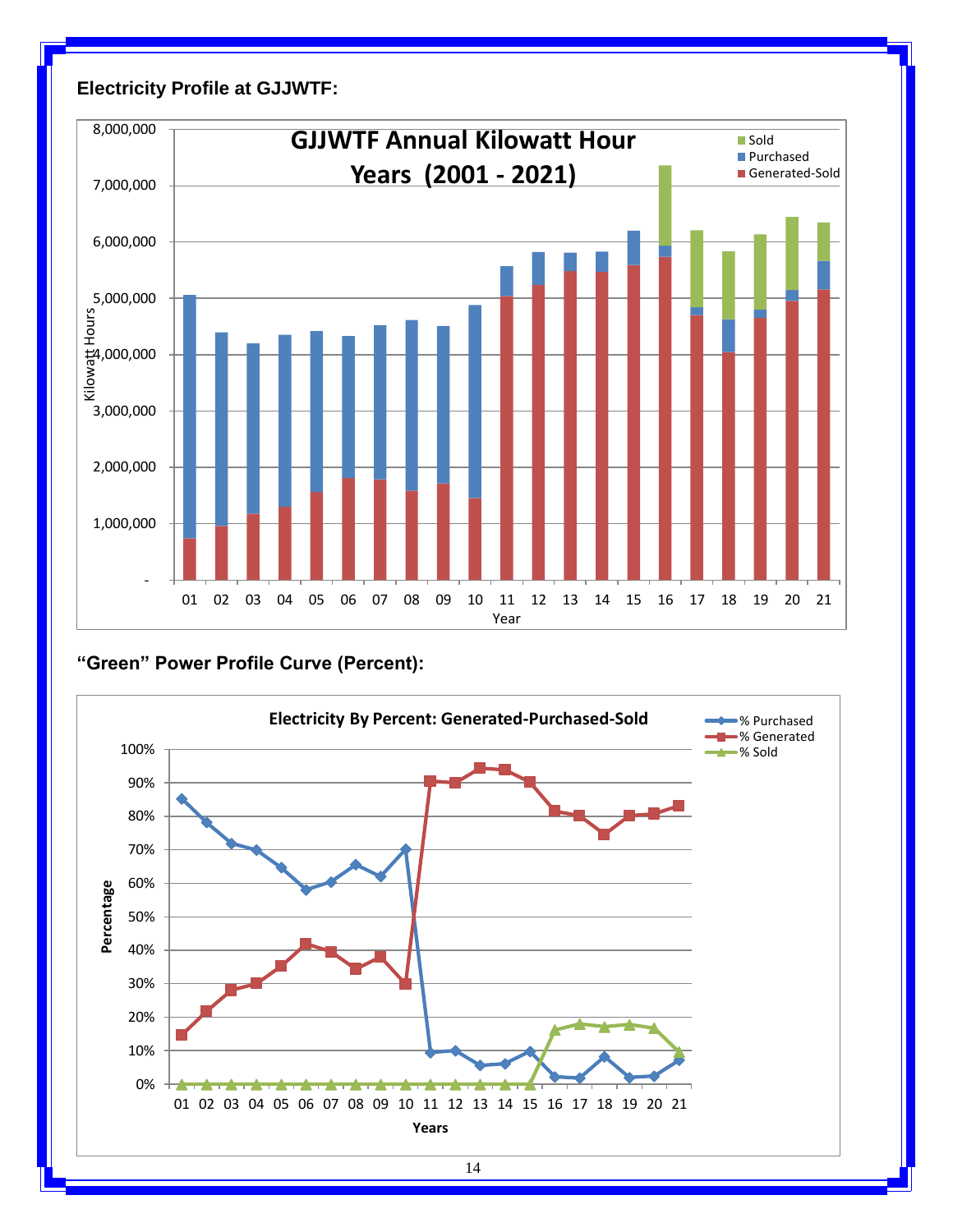

**Annual Electrical Power Consumption at GJJWTF:**

## **FINANCE OFFICE**

The 2020 Financial Audit Summary from Bollam, Sheedy, Torani & Co. disclosed no issues of noncompliance, and no alternative procedures or corrective actions were suggested.

O&M revenues totaled \$4.3 million during 2021. The Industrial contribution was 50.3%, Residential 28.5%, and Trucked/Pumped waste and miscellaneous revenue totaled 21.2%.

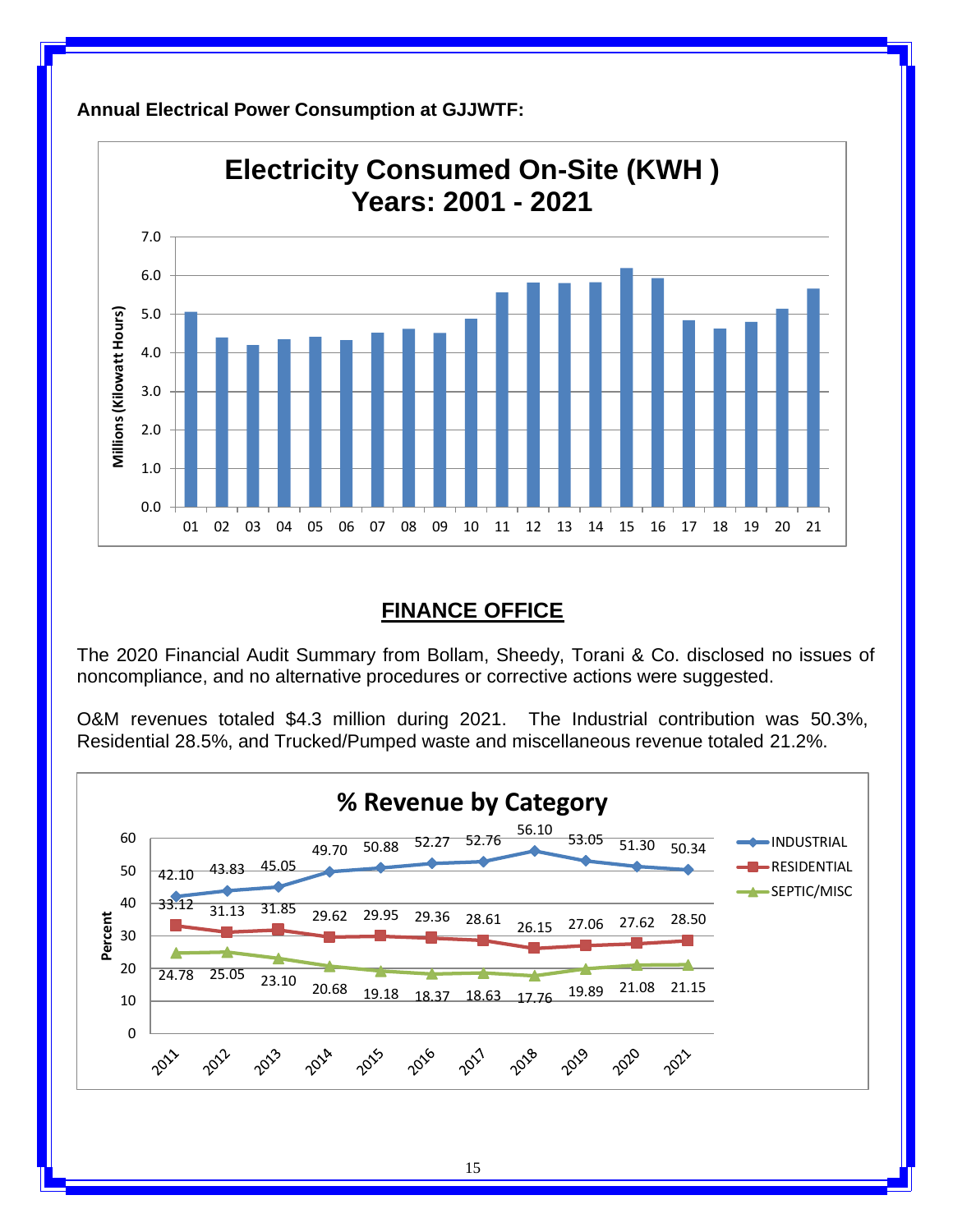

Continued marketing to make surrounding communities and entities aware of what our facility has to offer proved beneficial during 2021. For 2021, trucked & pumped waste receipts totaled \$872,120. The single largest trucked waste contract was Adirondack Septic.



16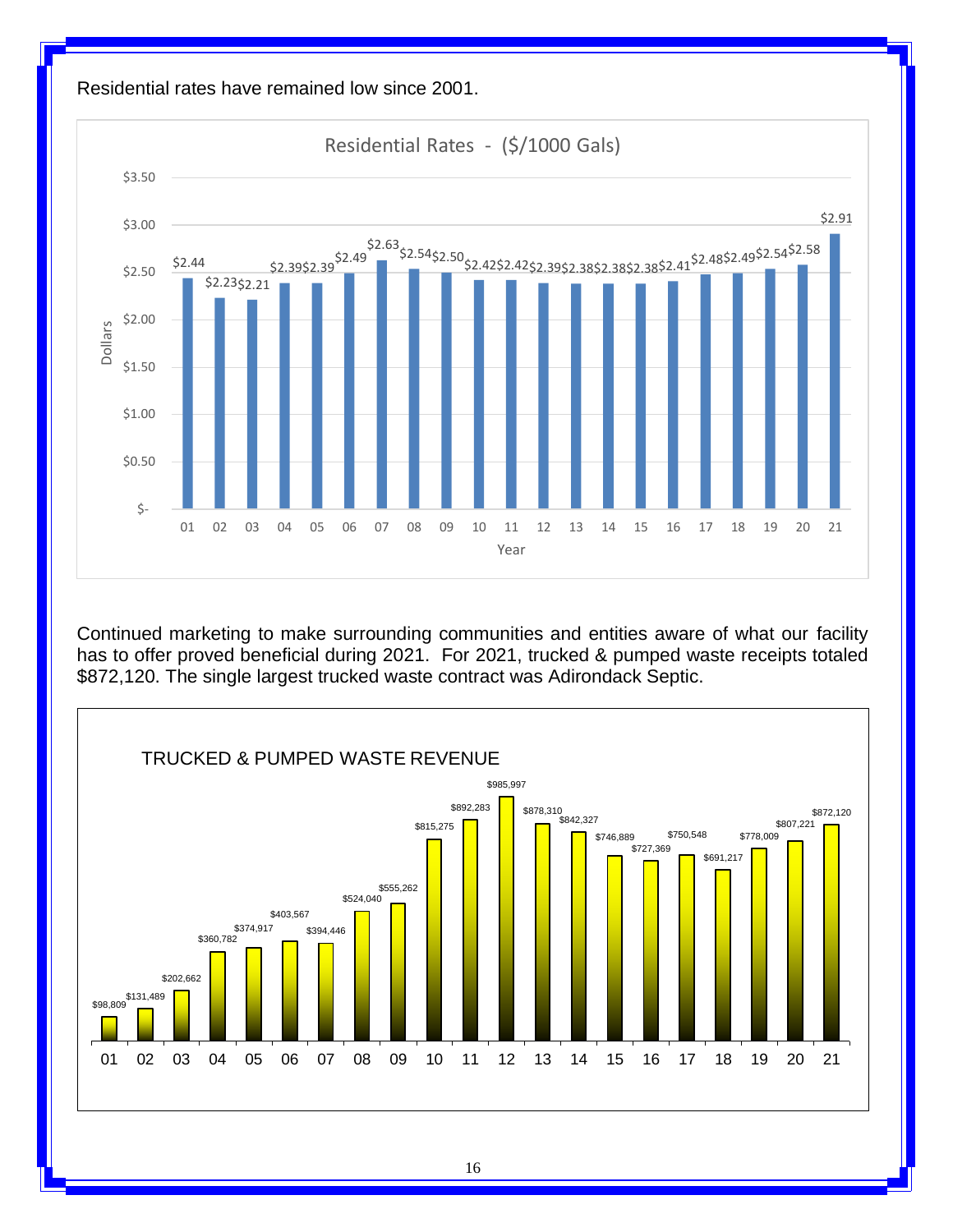#### **Sewer Rates**

Sewer rates were adopted after a public hearing. Household sewer rates increased 11%.

## **INDUSTRIAL USE**

O&M revenue from industrial users increased 4.6% in 2021.

Dairy Industry accounted for the top two (2) facility users. FAGE USA Dairy Industry, Inc. continued as the Number 1 user and Euphrates Inc. as the second largest user.

Septic Haulers as a group are the third largest user of the wastewater facility. Two (2) trucked waste accounts (Adirondack Septic and Cosselman Septic) in order of rank are part of the Septic Haulers category.

The leather Industry is represented by two companies (Colonial Tanning and Townsend Leather) listed as top revenue producers.

Fulton County Department of Solid Waste, Hale Creek ASATCA and National Grid remediation site round out the top largest customers of the facility in 2021.

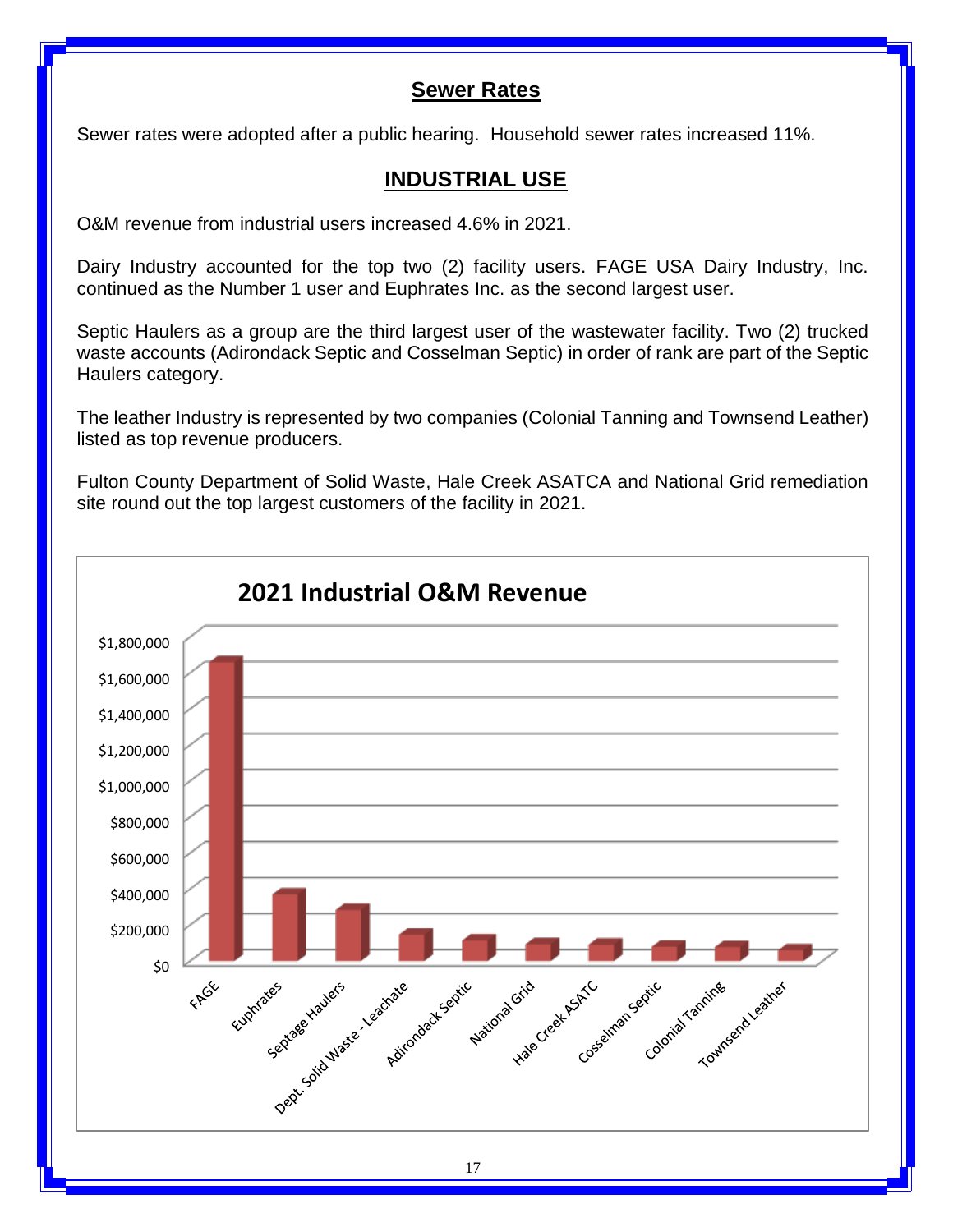# 13.2 KV Orangeburg Pipe Duct – Sample



# 13.2 KV Project